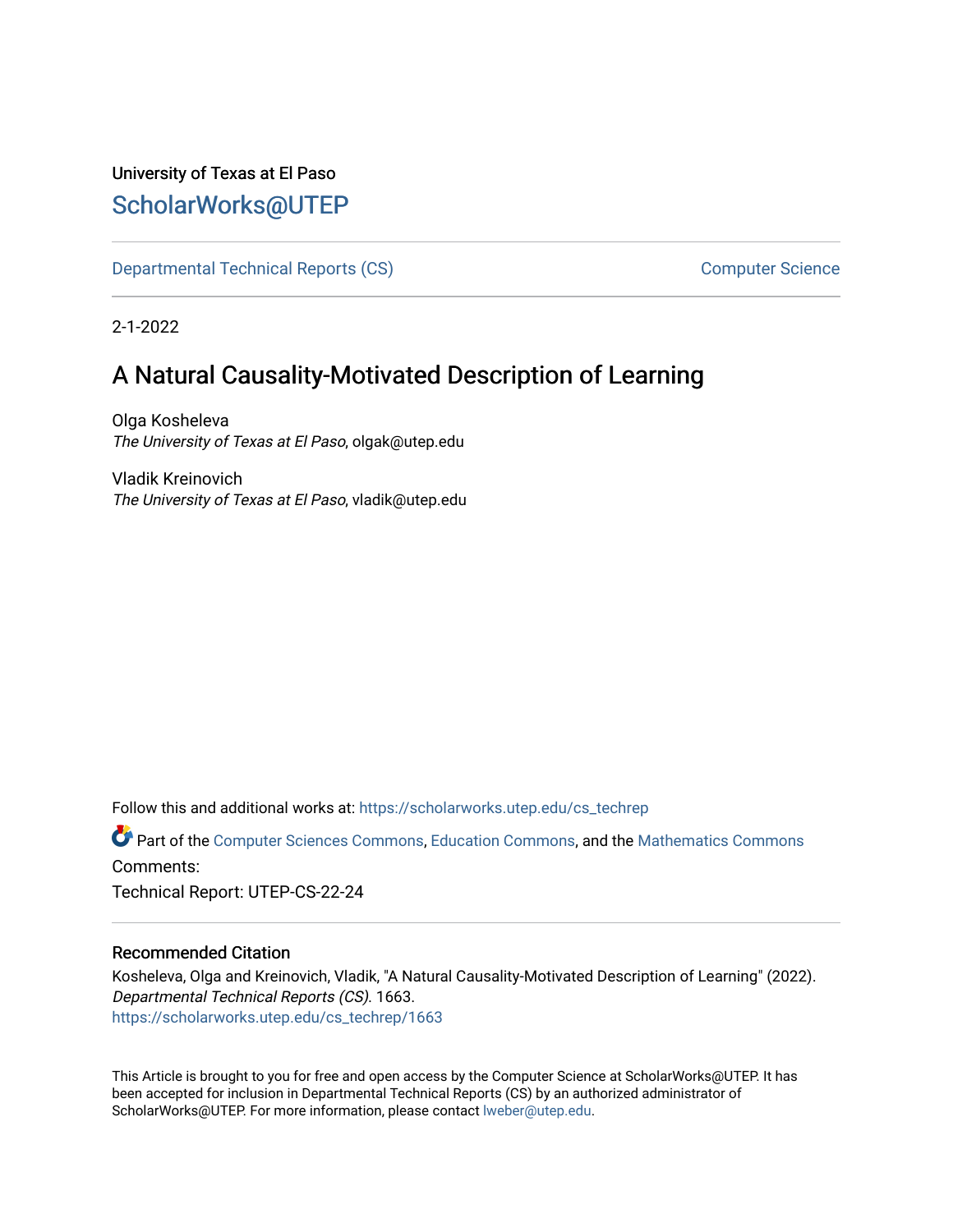Mathematical Structures and Modeling 2022. N.  $X(XX)$ . PP. 1-??

UDC XXX DOI: 10.25513/2222-8772.2022.X.1-??

# A NATURAL CAUSALITY-MOTIVATED DESCRIPTION OF LEARNING

#### Olga Kosheleva

Ph.D. (Phys.-Math.), Associate Professor, e-mail: olgak@utep.edu Vladik Kreinovich Ph.D. (Phys.-Math.), Professor, e-mail: vladik@utep.edu

University of Texas at El Paso, El Paso, Texas 79968, USA

Abstract. Teaching is not easy. One of the main reasons why it is not easy is that the existing descriptions of the teaching process are not very precise – and thus, we cannot use the usual optimization techniques, techniques which require a precise model of the corresponding phenomenon. It is therefore desirable to come up with a precise description of the learning process. To come up with such a description, we notice that on the set of all possible states of learning, there is a natural order  $s \leq s'$  meaning that we can bring the student from the state  $s$  to the state  $s'$ . This relation is similar to the causality relation of relativity theory, where  $a \leq b$  means that we can move from point  $a$  to point  $b$ . In this paper, we use this analogy with relativity theory to come up with the basics of such an order-based description of learning. We hope that future studies of these basics will help to improve the teaching process.

Keywords: teaching, learning, relativity theory, causality, metric, kinematic metric.

### 1. Formulation of the Problem

How can we train instructors faster? Effective teaching is not easy. For most instructors, it takes several years to master teaching – and even after these years, no matter how experienced the instructor is, there is always room for significant improvement.

How can we speed up this process? How can we make sure that instructors learn the teaching skills as soon as possible – and not, as now, spend several years learning these skills?

This problem is not easy. One of the reasons why training instructors takes so long is that teaching is not a precise science.

Naive thinking is that since we want to achieve optimal teaching, why not use optimization techniques – that have been so successful in many other application areas? Unfortunately, this is not that easy: optimization techniques require that the problem is formulated in precise terms, and the teaching problem is far from such a description.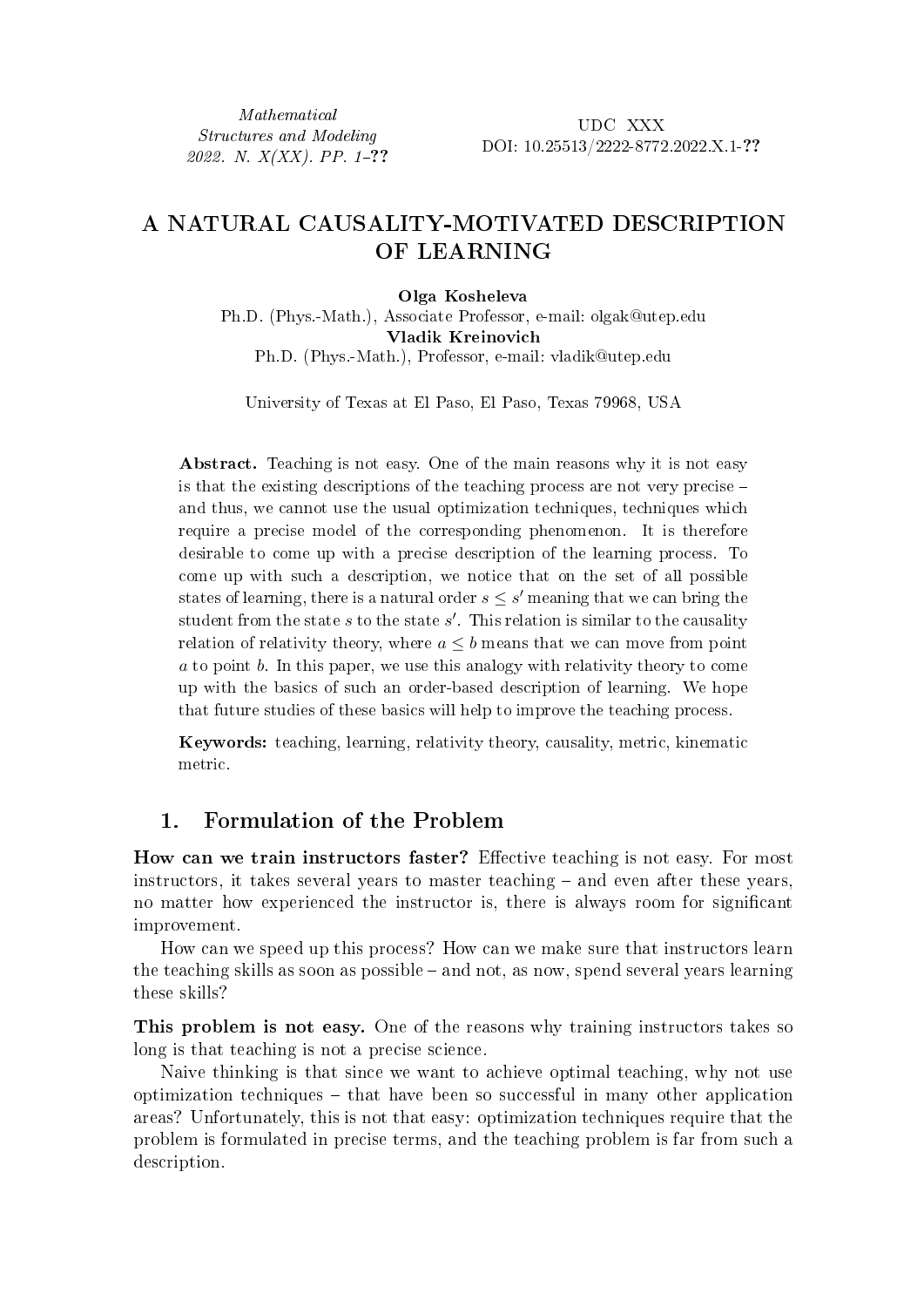We need to describe teaching in precise terms. To be able to utilize the effectiveness of the existing optimization tools, it is therefore desirable to be able to come up with a formal description of the teaching process.

Our approach to this description. One of our areas of interest is foundations of relativity, where an ordering relation – namely, the causality relation – turned out to play a fundamental role; see, e.g., [1–3]. In view of this fact, a natural idea is to look for a description of teaching in terms of an ordering relation.

### 2. Towards a Natural Description of the Learning Process

What are states of student knowledge. Before we start analyzing what is the natural relation on the set  $S$  of all possible states of knowledge, we first need to find out what is a natural way to describe these states.

To fully characterize the student's knowledge of the class material, we need to describe this student's degree of knowledge in each topic. Usually, the knowledge of each topic is described by a grade, and grades are somewhat subjective. To avoid this subjectivity, we can use some objective (or at least inter-subjective) way to gauging this knowledge: e.g., by the number of hours that an average student would take to get to this level of knowledge.

Thus, at any given moment of time, the student's knowledge can be characterized by the values  $s_1, \ldots, s_n$  describing this student's knowledge of all  $n$  topics, or, in other words, by an *n*-dimensional point  $s = (s_1, \ldots, s_n)$ . In this case, S is simply a subset in the  $n$ -dimensional affine space.

To be more precise, since the number of hours is always non-negative,  $S$  is a quadrant of the *n*-dimensional affine space in which all the coordinates  $s_i$  are nonnegative.

What is a natural ordering relation between states of knowledge. Now that we have an idea of what is the set  $S$  of states of knowledge, we can start analyzing what is a natural relation between these states. To come up with such a description, let us use an analogy with causality. Causality relation  $a \leq b$  between two points (events) in space-time means that, in principle, we can go from the point  $a$  to the point  $b$ , i.e., an observer can first observe  $a$  and then observe  $b$ .

Similarly, we can define an order  $s \leq s'$  between two different states of knowledge as the possibility to go from the state  $s$  to the state  $s'$ , i.e., the possibility that a student was first in the state  $s$  and at some future moment of time, the knowledge of this student is characterized by the state  $s'$ .

We assume that the skills the students learn are not forgotten during for the duration of the course – or, to be more precise, that, in the first approximation, we can ignore the effects of possible forgetting. Under this assumption, the student's level of knowledge in each topic cannot decrease, so we cannot have  $s_i > s'_i$ . On the other hand, if  $s_i \leq s'_i$  for all i, then we can move from the state s to the state s' by teaching the student additional material in each topic. Thus, a natura ordering relation on the set  $S$  of all states of the student knowledge is the coordinate-wise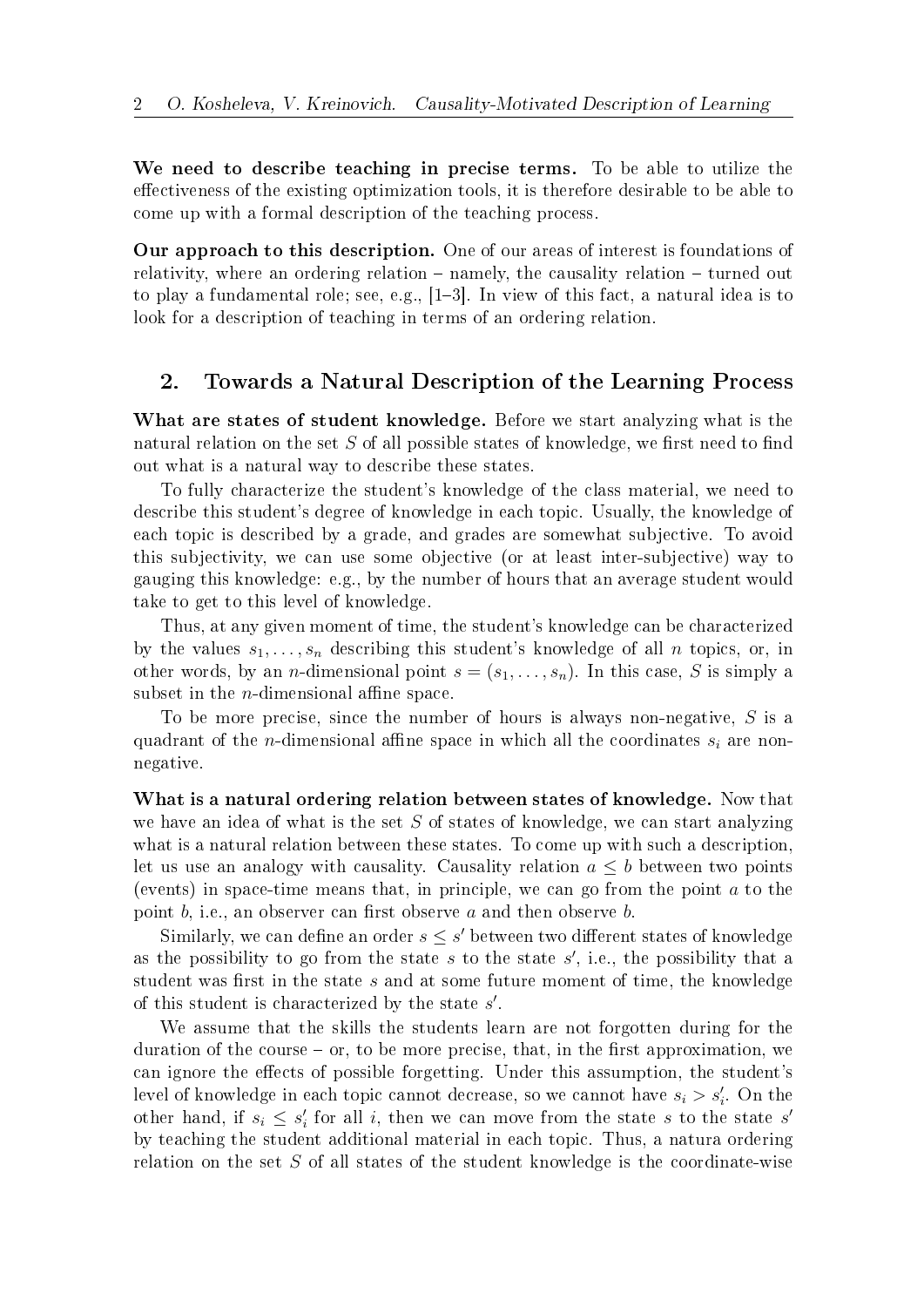order:

$$
(s = (s_1, \dots, s_n) \le s' = (s'_1, \dots, s'_n)) \Leftrightarrow (s_i \le s'_i \text{ for all } i). \tag{1}
$$

How much effort do we need to move the students from one state to another. The ultimate goal of teaching is to bring the student from the original state  $(0, \ldots, 0)$  (in which the student does not yet have any knowledge of any of the class topics) to the desired state  $\ell = (\ell_1, \ldots, \ell_n)$ , where  $\ell_i$  is the student's desired level of knowledge on the  $i$ -th topic.

Our goal is to bring the student there the fastest way. To find out which way is the fastest, we need to know, for every two states  $s \leq s'$ , how much student effort (e.g., measured by hours) we need to get from the state  $s$  to the state  $s'$ . Let us denote this amount by  $d(s, s')$ . To be more precise,  $d(s, s')$  denote the smallest possible effort needed to get from the state  $s$  to the state  $s'$ .

Comment. In the idealized case when all topics are independent, the only way to go from state  $s$  to state  $s'$  is to teach the student additional material for each topic. Because of our selection of the way we measure the student's knowledge in each topic – by the number of hours needed to go from 0 to  $s_i$  – the additional time needed for the student to improve his/her knowledge from level  $s_i$  to the level  $s'_i$  is to spend time  $s'_i - s_i$ . In this case, the overall time needed to go from s to s' is equal to the sum of these times:

$$
d(s, s') = \sum_{i=1}^{n} (s'_i - s_i).
$$
 (2)

In reality, topics are interdependent, so the knowledge of one topic helps to study another topic. For example, knowing basic physics helps students to better understand calculus – for example, the derivative can be naturally understood when a student realizes the velocity is the derivative of the coordinate. Similarly, knowing the derivative can help the student better understand the ideas of velocity and acceleration. Because of such mutual help, the overall time needed to go from  $s$  to  $s'$ can be smaller that the sum of the corresponding times:

$$
d(s, s') \le \sum_{i=1}^{n} (s'_i - s_i).
$$
 (3)

What are natural properties of the function  $d(s, s')$ . Any transition requires some efforts: the only time when the effort is 0 is when  $s = s'$ . So, we have the following property:

$$
d(s,s) = 0 \text{ and } (d(s,s') = 0 \Rightarrow s = s').
$$
\n
$$
(4)
$$

If we can go from state s to s' by using the amount  $d(s, s')$  of resources, and then we can go from s' to s'' by using the amount  $d(s', s'')$  of resources, then one of the possible ways to go from the state  $s$  to the state  $s''$  is to go through  $s'$ . For this two-stage transition, we spend the amount  $d(s, s') + d(s', s'')$ . Thus, the smallest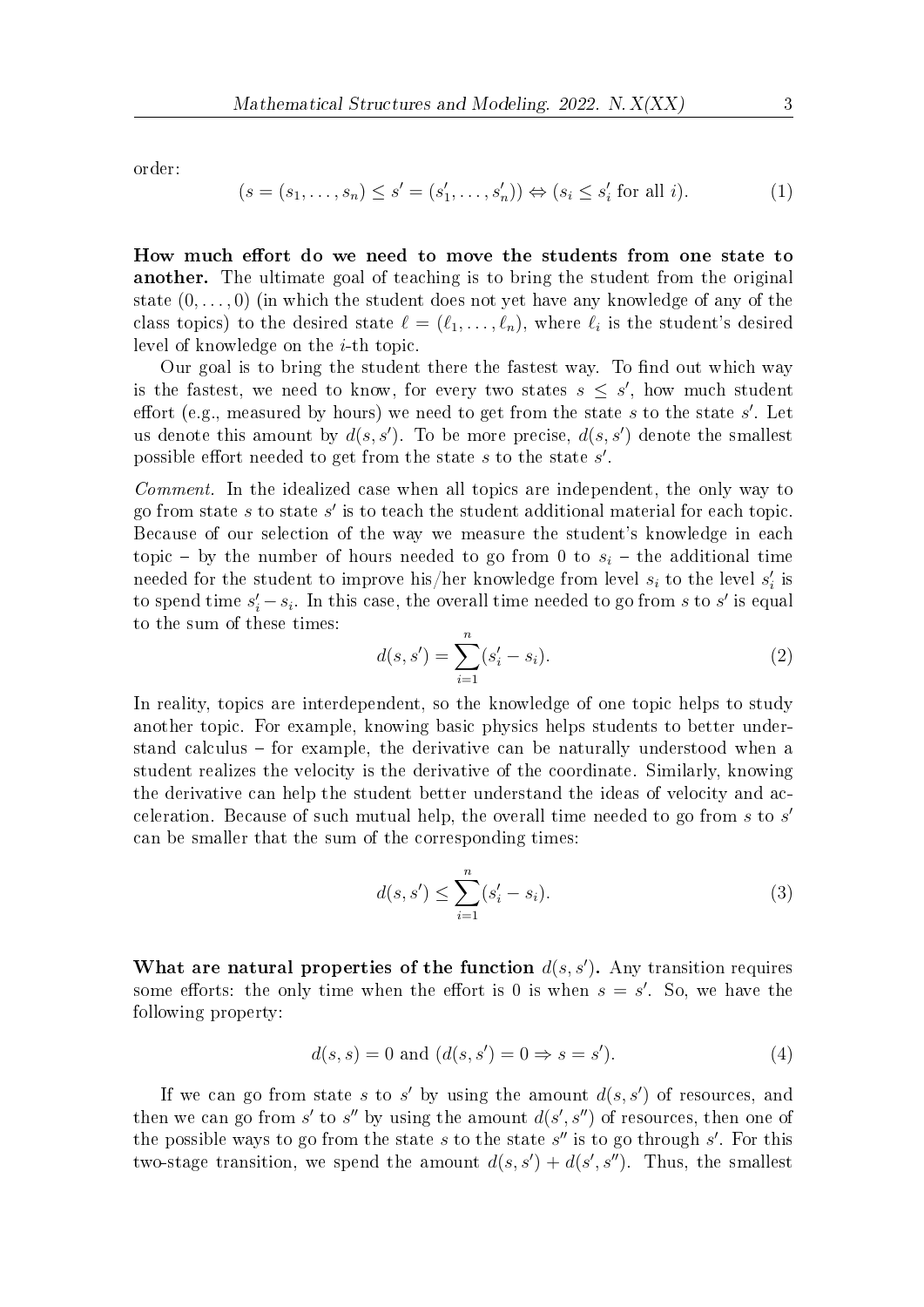possible amount  $d(s, s'')$  of resources needed to go from s to s'' cannot exceed this sum. Thus, we have the usual triangle inequality:

$$
d(s, s'') \le d(s, s') + d(s', s''). \tag{5}
$$

How is our function  $d(s, s')$  related to metric and to its space-time analogue – kinematic metric (as measured by proper time)? Properties  $(4)$ and (5) resemble the usual properties of metric. The main difference is that in our case, the value  $d(s, s')$  is only defined when  $s \leq s'$ . From this viewpoint, this notion resembles kinematic metric  $\tau(a, b)$  – the proper time that an inertial particle would measure when it goes from event  $a$  to event  $b$ : this values is also only defined when  $a \leq b$ . However, kinematic metric is known to be the *largest* value of the proper time – not the smallest as in our case – and thus, instead of the triangle inequality, it satisfies the opposite ("anti-triangle") inequality

$$
\tau(a, a'') \ge \tau(a, a') + \tau(a', a'').
$$

From this viewpoint, the proposed model is intermediate between the regular metrics and the kinematic metrics.

Towards a formal general definition. Let us combine the above-described natural properties of this "learning" metric (we will call it  $\ell$ -metric,  $\ell$  for "learning") into the following definition:

**Definition 1.** Let  $(S, \leq)$  be a partially ordered set. By an  $\ell$ -metric we mean a function  $d(s, s')$  that is defined for all pairs  $s, s' \in S$  for which  $s \leq s'$  and that satisfies the properties (4) and (5).

Challenge. Since ℓ-metrics provide a natural description of learning, we believe that to enhance the learning process, it will be beneficial to study the properties of such  $\ell$ -metrics.

One such property is described in the next section.

## 3. Shift-Invariant Scale-Invariant  $\ell$ -Metrics on the Finite-Dimensional Affine Space with Component-Wise Order

Why shift-invariant and scale-invariant. In the study of casuality, a good approximation to real-life causality is provided by the Special Relativity Theory, in which:

- the causality relation is invariant with respect to shift  $a \leq b \Leftrightarrow a + c \leq b + c$ and with respect to scalings:  $a \leq b \Leftrightarrow \lambda \cdot a \leq \lambda \cdot b$  for all  $\lambda > 0$ , and
- the kinematic metric is both shift- and scale-invariant:  $\tau(a, b) = \tau(a+c, b+c)$ and  $\tau(\lambda \cdot a, \lambda \cdot b) = \lambda \cdot \tau(a, b)$  for all  $\lambda > 0$ .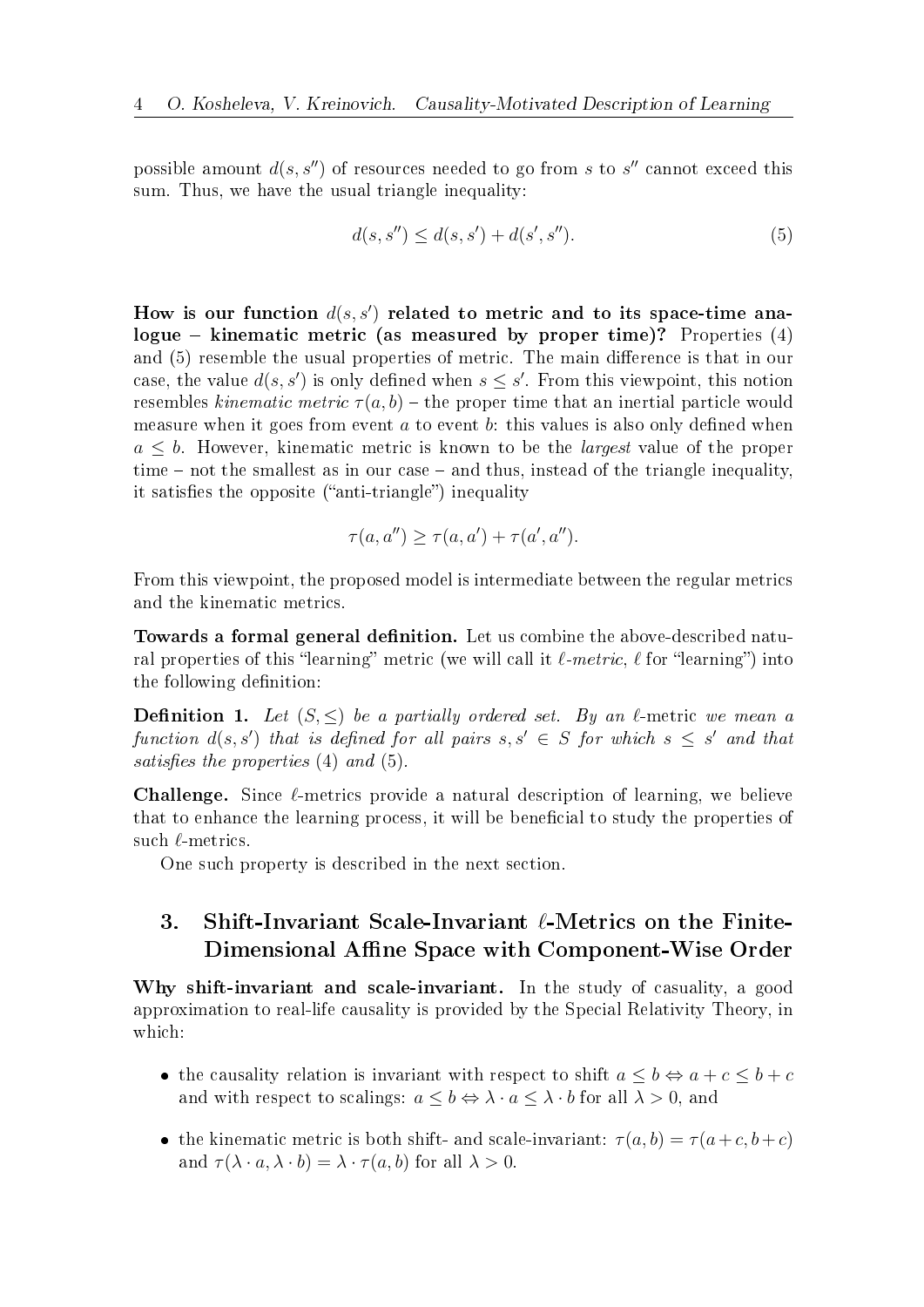In our case, component-wise order is also clearly shift- and scale-invariant. It is therefor reasonable to consider shift- and scale-invariant  $\ell$ -metrics.

**Definition 2.** Let  $(S, \leq)$  be an *n*-dimensional affine space with coordinate-wise order (1). We say that an  $\ell$ -metric is:

- shift-invariant if  $d(s, s') = d(s + s'', s' + s'')$  for all s, s', and s'', and
- scale-invariant if  $d(\lambda \cdot s, \lambda \cdot s') = \lambda \cdot d(s, s')$  for all s, s', and  $\lambda > 0$ .

**Proposition 1.** Let  $(S, \leq)$  be an *n*-dimensional affine space with coordinate-wise order (1). The following two conditions are equivalent to each other for any function  $d(s, s')$  defined for all pairs  $s, s' \in S$  for which  $s \leq s'$ .

- $\bullet$   $d(s, s')$  is a shift- and scale-invariant  $\ell$ -metric;
- $\bullet$   $d(s, s')$  has the form

$$
d(s, s') = (s'_1 - s_1) \cdot F\left(\frac{s'_2 - s_2}{s'_1 - s_1}, \dots, \frac{s'_2 - s_2}{s'_1 - s_1}\right)
$$

for some positive-valued convex function  $F(r_2, \ldots, r_n)$ .

**Proof.** Shift-invariance clearly implies that  $d(s, s') = d(0, s - s')$ , and scaleinvariance, with  $\lambda = s_1' - s_1$  (when  $s_1' > s_1$ ) implies that

$$
d(s,s') = d(0,s'-s) = (s'_1 - s_1) \cdot d(0,(1,r_2,\ldots,r_n)),
$$

where we denoted

$$
r_i \stackrel{\text{def}}{=} \frac{s'_i - s_i}{s'_1 - s_1}.
$$

So, if we denote

$$
F(r_2,...,r_n) \stackrel{\text{def}}{=} d(0,(1,r_2,...,r_n)),
$$

we almost get the desired result – the only thing remaining to prove is that the triangle inequality for the original function  $d(s, s')$  is equivalent to convexity of the function  $F(r_2, \ldots, r_n)$ .

Indeed, due to shift-invariance, the triangle inequality gets the following equivalent form

$$
d(0, s'' - s) \le d(0, s' - s) + d(0, s'' - s').
$$

So, if we denote  $a \stackrel{\text{def}}{=} s' - s$  and  $b \stackrel{\text{def}}{=} s'' - s'$ , we get the following equivalent form:

$$
d(0, a+b) \le d(0, a) + d(0, b). \tag{6}
$$

Due to scale-invariance, we have

$$
d(0, a) = a_1 \cdot d(0, (1, A_2, \dots, A_n)) = a_1 \cdot F(A_2, \dots, A_n),
$$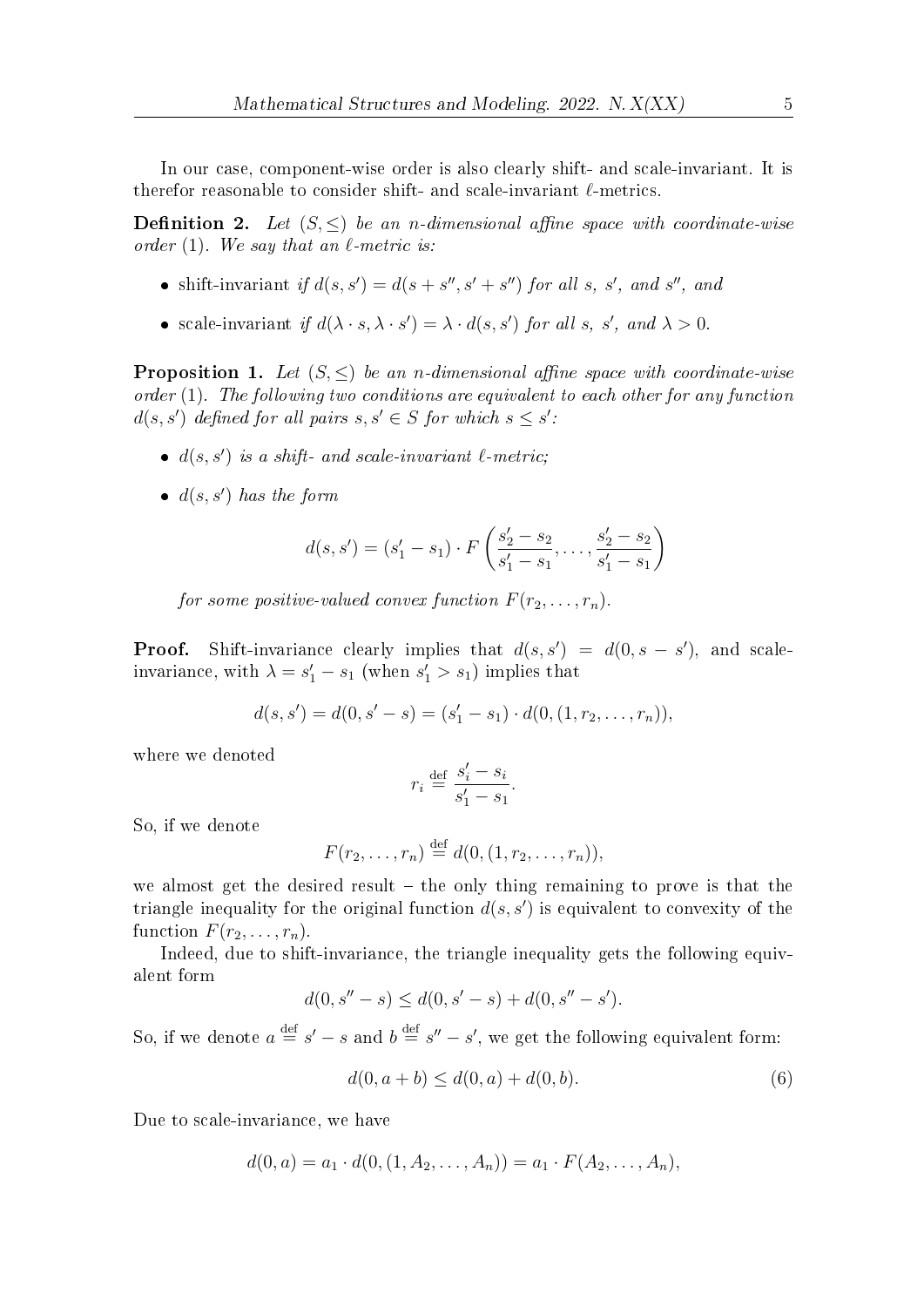where we denoted

$$
A_i \stackrel{\text{def}}{=} \frac{a_i}{a_1}.
$$

Similarly, we have

$$
d(0,b) = b_1 \cdot F(B_1,\ldots,B_n),
$$

where we denoted

$$
B_i \stackrel{\text{def}}{=} \frac{b_i}{b_1},
$$

and

$$
d(0, a+b) = (a_1 + b_1) \cdot F(C_1, \ldots, C_n),
$$

where we denoted

$$
C_i \stackrel{\text{def}}{=} \frac{a_i + b_i}{a_1 + b_1}.
$$

Thus, the triangle inequality (6) takes the form

$$
(a_1 + b_1) \cdot F(C_2, \ldots, C_n) \le a_1 \cdot F(A_2, \ldots, A_n) + b_1 \cdot F(B_2, \ldots, B_n).
$$

Dividing both sides of this inequality by  $a_1 + b_1$ , we get an equivalent inequality

$$
F(C_2, ..., C_n) \leq \frac{a_1}{a_1 + b_1} \cdot F(A_2, ..., A_n) + \frac{b_1}{a_1 + b_1} \cdot F(B_2, ..., B_n),
$$

i.e., if we denote

$$
\alpha \stackrel{\text{def}}{=} \frac{a_1}{a_1 + b_1},
$$

the form

$$
F(C_2, \ldots, C_n) \leq \alpha \cdot F(A_2, \ldots, A_n) + (1 - \alpha) \cdot F(B_2, \ldots, B_n). \tag{7}
$$

By definition of  $A_i$  and  $B_i$ , we have  $a_i = a_1 \cdot A_i$  and  $b_i = b_1 \cdot B_i$ . Substituting these expressions for  $a_i$  and  $b_i$  into the formula that defined  $C_i$ , we get

$$
C_i = \frac{a_i + b_i}{a_1 + b_1} = \frac{a_1 \cdot A_i + b_1 \cdot B_i}{a_1 + b_1} = \frac{a_1}{a_1 + b_1} \cdot A_i + \frac{b_1}{a_1 + b_1} \cdot B_i = \alpha \cdot A_i + (1 - \alpha) \cdot B_i.
$$

Thus, the inequality (7) takes the equivalent form

$$
F(\alpha \cdot A_2 + (1 - \alpha) \cdot B_2, \dots, \alpha \cdot A_n + (1 - \alpha) \cdot B_n) \le
$$
  

$$
\alpha \cdot F(A_2, \dots, A_n) + (1 - \alpha) \cdot F(B_2, \dots, B_n),
$$

which is exactly the definition of convexity.

The equivalence between triangle inequality for the function  $d(s, s')$  and the convexity of the corresponding function  $F(r_2, \ldots, r_n)$  is thus proven, and so is the proposition.

Comment. The case when all topics are independent and the  $\ell$ -metric is described by the formula (2) corresponds to the convex function  $F(r_2, \ldots, r_n) = r_2 + \ldots + r_n$ .